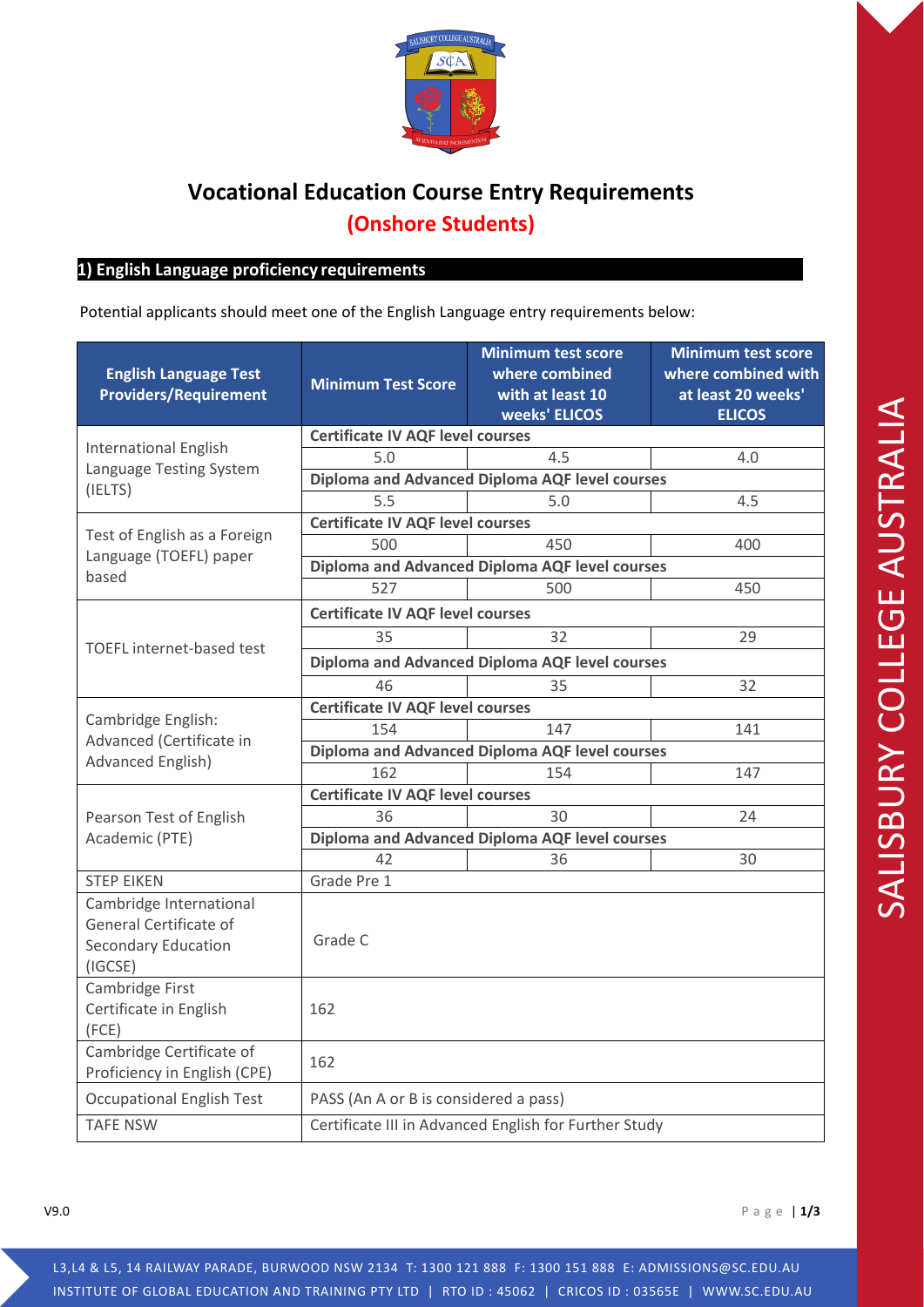| <b>English Language Test</b><br><b>Providers/Requirement</b> | <b>Minimum Test Score</b>                                                                                                                                                                                                                                                                                                                                                                                                                                                                                                                                                                                                                                                                                                                                                                                                                                                                                                                                                                                                                                                                                                                                                                                                                                            |  |  |
|--------------------------------------------------------------|----------------------------------------------------------------------------------------------------------------------------------------------------------------------------------------------------------------------------------------------------------------------------------------------------------------------------------------------------------------------------------------------------------------------------------------------------------------------------------------------------------------------------------------------------------------------------------------------------------------------------------------------------------------------------------------------------------------------------------------------------------------------------------------------------------------------------------------------------------------------------------------------------------------------------------------------------------------------------------------------------------------------------------------------------------------------------------------------------------------------------------------------------------------------------------------------------------------------------------------------------------------------|--|--|
|                                                              | <b>Certificate IV AQF level courses</b>                                                                                                                                                                                                                                                                                                                                                                                                                                                                                                                                                                                                                                                                                                                                                                                                                                                                                                                                                                                                                                                                                                                                                                                                                              |  |  |
| General English (GE)                                         | Completion Certificate of 'Intermediate' GE course from a registered<br><b>ELICOS Provider</b>                                                                                                                                                                                                                                                                                                                                                                                                                                                                                                                                                                                                                                                                                                                                                                                                                                                                                                                                                                                                                                                                                                                                                                       |  |  |
|                                                              | <b>Diploma and Advanced Diploma AQF level courses</b>                                                                                                                                                                                                                                                                                                                                                                                                                                                                                                                                                                                                                                                                                                                                                                                                                                                                                                                                                                                                                                                                                                                                                                                                                |  |  |
|                                                              | Completion Certificate of 'Upper Intermediate' GE course from a<br>registered ELICOS Provider                                                                                                                                                                                                                                                                                                                                                                                                                                                                                                                                                                                                                                                                                                                                                                                                                                                                                                                                                                                                                                                                                                                                                                        |  |  |
| English for Academic<br>Purposes (EAP)                       | Completion Certificate from a registered ELICOS Provider                                                                                                                                                                                                                                                                                                                                                                                                                                                                                                                                                                                                                                                                                                                                                                                                                                                                                                                                                                                                                                                                                                                                                                                                             |  |  |
| Full Time Study in Australia                                 | Evidence that you have successfully completed either the Senior<br>Secondary Certificate of Education or studies at the Certificate IV or<br>higher level                                                                                                                                                                                                                                                                                                                                                                                                                                                                                                                                                                                                                                                                                                                                                                                                                                                                                                                                                                                                                                                                                                            |  |  |
| Salisbury College Australia<br><b>VET Placement Test</b>     | Successfully passed SCA's VET Placement test                                                                                                                                                                                                                                                                                                                                                                                                                                                                                                                                                                                                                                                                                                                                                                                                                                                                                                                                                                                                                                                                                                                                                                                                                         |  |  |
| <b>English language evidence</b><br>exemptions               | You do not need to provide evidence of an English test score with your<br>visa application if one of the following applies:<br>you are a citizen and hold a passport from UK, USA, Canada, NZ or<br>Republic of Ireland<br>you are an applicant who is a Foreign Affairs or, Defence sponsored<br>student or a Secondary Exchange student (AASES)<br>you are enrolled in a principal course of study that is a registered<br>$\bullet$<br>school course, a standalone English Language Intensive Course for<br>Overseas Students (ELICOS), a course registered to be delivered in a<br>language other than English, or a registered post-graduate research<br>course<br>you have completed at least 5 years' study in English in one or more<br>$\bullet$<br>of the following countries: Australia, UK, USA, Canada, New<br>Zealand, South Africa, or the Republic of Ireland<br>in the 2 years before applying for the student visa, you completed,<br>$\bullet$<br>in Australia and in the English language, either the Senior Secondary<br>Certificate of Education or a substantial component of a course<br>leading to a qualification from the Australian Qualifications<br>Framework at the Certificate IV or higher level, while you held a<br>student visa. |  |  |

V9.0 Page | **2/3**